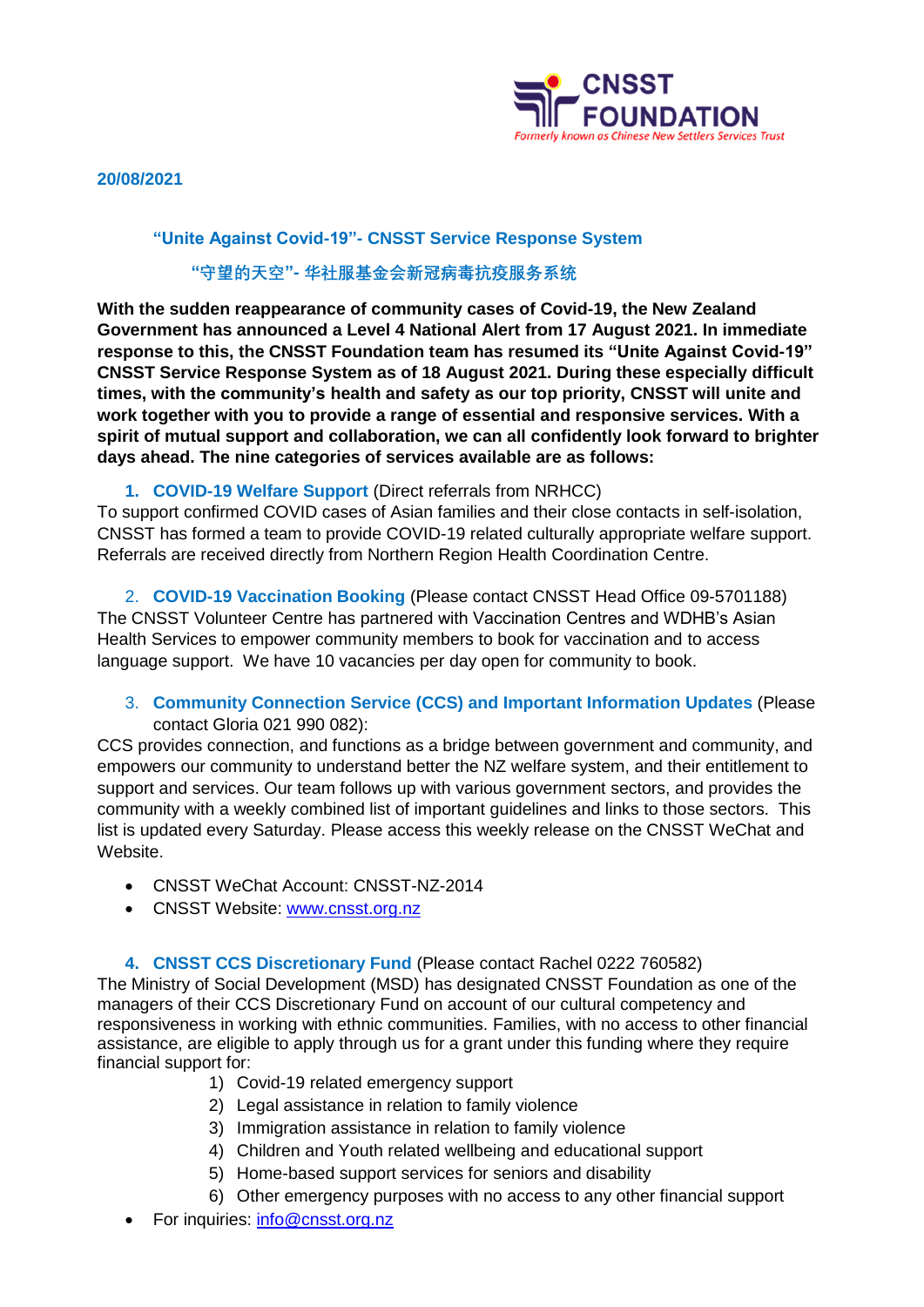# **5. Online Education & Wellbeing Programmes:**

CNSST Foundation have an established online educational system to ensure the continuation and accessibility of our educational options for our community. The comprehensive package of online education includes Tai Chi wellbeing courses, tertiary education, vocational training, Chinese and other subjects for children and young people, cultural education, online parenting courses, and online mental health courses. The professional and accredited trainers and teachers from CNSST Foundation are committed to ensure a high quality of education. Please feel free to make enquiries:

- **1) Online Senior Tai Chi Wellbeing Courses (Please contact Don 021 760 258)** Provided by CNSST Kung Fu World with support from Auckland Wushu Association. These are free online Tai chi courses, prioritised for seniors aged 60 or more of any ethnicity with the aim of improving their health and wellbeing during the lockdown period.
- **2) Online Learning for Chinese Language and Other Subjects for Children & Young People (Please contact Susan 021 760 399 or Lucy 021 760 596)**

Provided by the Chinese Language Teaching Model School CNSST Cultural Learning Centre. Subjects available: Chinese, Mathematics, Chinese Martials Arts, etc. All Afterschool programmes are available online and will continue through the school holidays.

- **3) Online Adult NZCEL English Courses (Please contact Penny 021 091 99680)** Provided by the NZQA accredited CNSST Education Institute, MOE No: 7158. Available courses range from Foundation to Level 2. Whether you are a newcomer or longer term migrant, as long as you are currently living in Auckland and in need of a basic English course, we will have something for you.
- **4) Online Chinese Cultural Competency Programme (Please contact Cathy 021 760 998)**Provided by NZQA accredited CNSST Education Institute, MOE No: 7158. The CCC programme targets non-native speakers. The course enables learners to understand Chinese culture and basic language skills for use in their industry or vocational field. It has been successfully delivered to groups from Auckland District Police, Counties Manukau Police and Waitemata District Police, with very positive feedback and much appreciation from the officers who took part.
- **5) Online Introductory Food Safety (Please contact Jay 021 276 0555)**Provided by

NZQA accredited CNSST Education Institute, MOE No: 7158. This NZQA approved one day (6-hour) training scheme delivers basic skills and knowledge around food safety. From legislation, food hazards, prevention of contamination and cross-contamination, to personal hygiene and industry best practice, this 1 credit, Level 1 short course will give you what you need to get started working in the food-related industry.

## **6) Online Employment and Enterprise Courses**

Provided by the CNSST Employment and Enterprise Team (Charities Commission No. 24999 and CNSST Accounting Training Centre (ATE No: 2082228)

- A. Online employment consultation & coaching including professional CV writing, interview skills & preparation, strategic job search and NZ employment law (**Please contact [employment@cnsst.org.nz](mailto:employment@cnsst.org.nz) or Alex 021 760 586** )
- B. Online Industry Certificate Courses: MYOB & Xero accounting software trainings, provided by accredited and licensed trainers (**Please contact [employment@cnsst.org.nz](mailto:employment@cnsst.org.nz) or Connie 021 808 068**)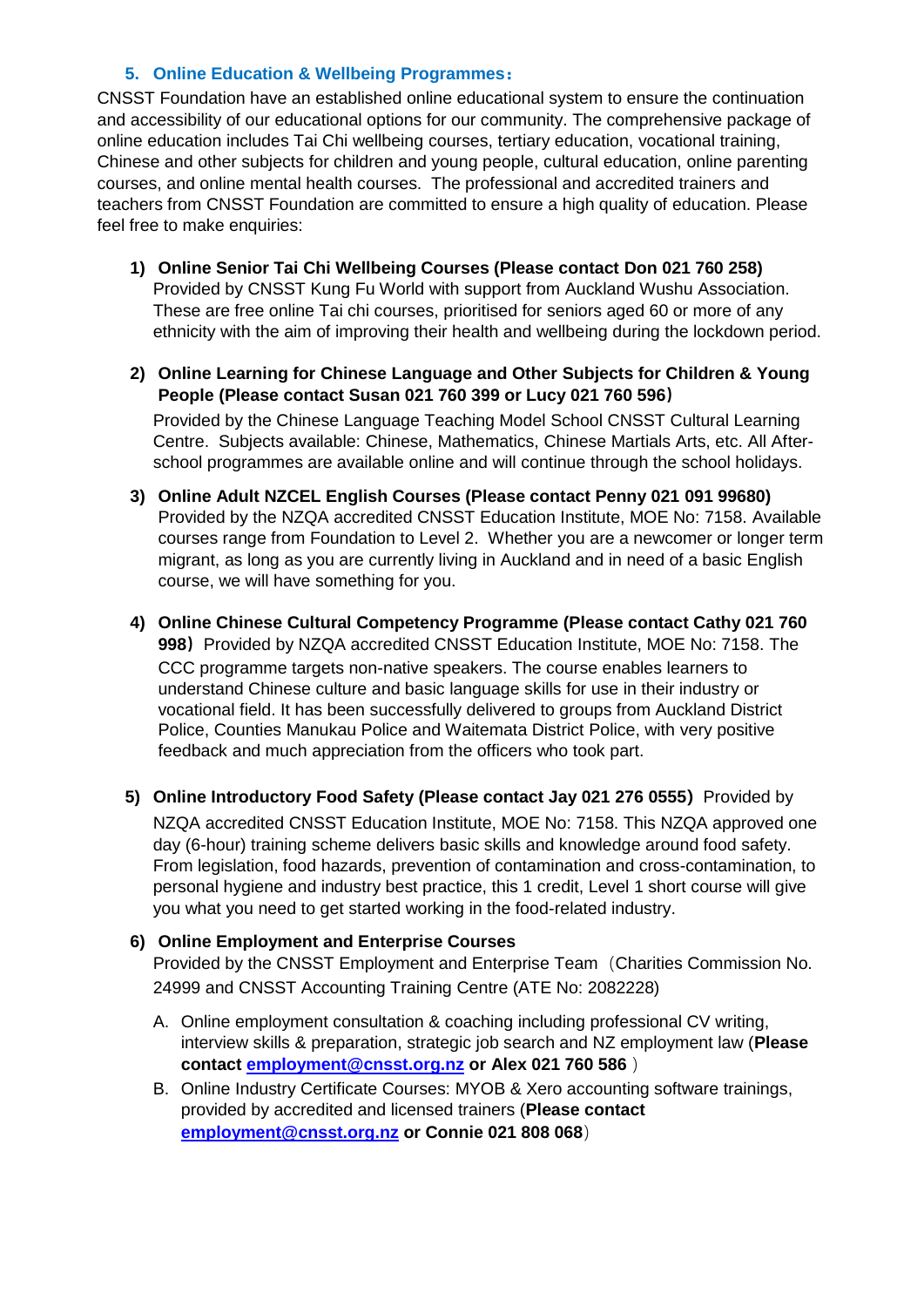**7) Online New Mums Health and Nutrition courses** (**Please contact Fangfang 021 760 121**) Provided by CNSST HBHF Project Team including NZ registered health professionals and dietitians. HBHF is a maternity care project to improve women's health during pregnancy as well as to promote healthy feeding of babies and physical activity of toddlers. As the Asian HBHF provider, CNSST is offering a free Community Learning Programme to Asian pregnant women and mothers who have a baby or toddler under 4 years to support their health and wellbeing through what can be a difficult period for them. A range of classes are available including: Pregnancy yoga and

# **8) Online Parenting Programmes (Please Contact Hanying 021 760581):**

nutrition class; New mum support class; Toddler class; Cooking class, etc.

- Teenage Parenting Workshop
- Triple P Parenting Programme
- Toolbox Parenting Programme

**9) Online Mental Wellbeing Workshops (Please contact Abby 021 760 834)** Provided by a registered social worker or counsellor from the CNSST Social Work and Counselling Team. Course content includes mental health, stress management, family relationships, etc.

# **6. Online One-to-One Consultation and follow up support services:**

- **1) Immigration Consultation and Services** (Provided by a CNSST Licensed Immigration Advisor. Please contact Rachel 0222 760 582): Online visa facilitation & lodgement; Employment Accreditation; Special visa categories consultation & support: S61/Domestic Violence/Humanitarian.
- **2) Employment and Enterprise Consultation Services** A) COVID-19 government support including Wage Subsidy, Resurgence Support Payment, Leave Support Scheme and Short-Term Absence Payment information (**Please contact [employment@cnsst.org.nz](mailto:employment@cnsst.org.nz) or Scott 021 760 583**) B) Essential workers employment support (**Please contact [employment@cnsst.org.nz](mailto:employment@cnsst.org.nz) or Alex 021 760 586**)
- **3) Newcomers' Settlement Information Consultation and Services** (Provided by CNSST Newcomers' Settlement Services. Please contact Brian 021 760 818) This is for newcomers in Auckland, Permanent Residents in New Zealand who have been here for less than 2 years, or recently graduated international students. We provide information, consultation and wrap-around support services through your settlement or transitional stages.
- **4) Social Work and Counselling Services** (Please email **[socialwork@cnsst.org.nz](mailto:socialwork@cnsst.org.nz)**) During Level 4 lockdown period, all social work and counselling cases and programmes are delivered remotely via Phone/Zoom as follows:

## **Family Violence Intervention**

Individualised one to one case management to support individual Asian migrants and their families who have experienced or caused family violence and want help to make positive changes to their lives.

## **Children Who Witness Family Violence**

A registered social worker/counsellor offers a one-to-one confidential counselling service (up to Six sessions) for children and young people who are growing up in an atmosphere of family quarrels or violence and who are likely to suffer short-term or long-term psychological effects. The aim of the program is to help children reduce the negative emotional impact from family violence, to provide them with them positive guidance and help them create a healthy life style for themselves.